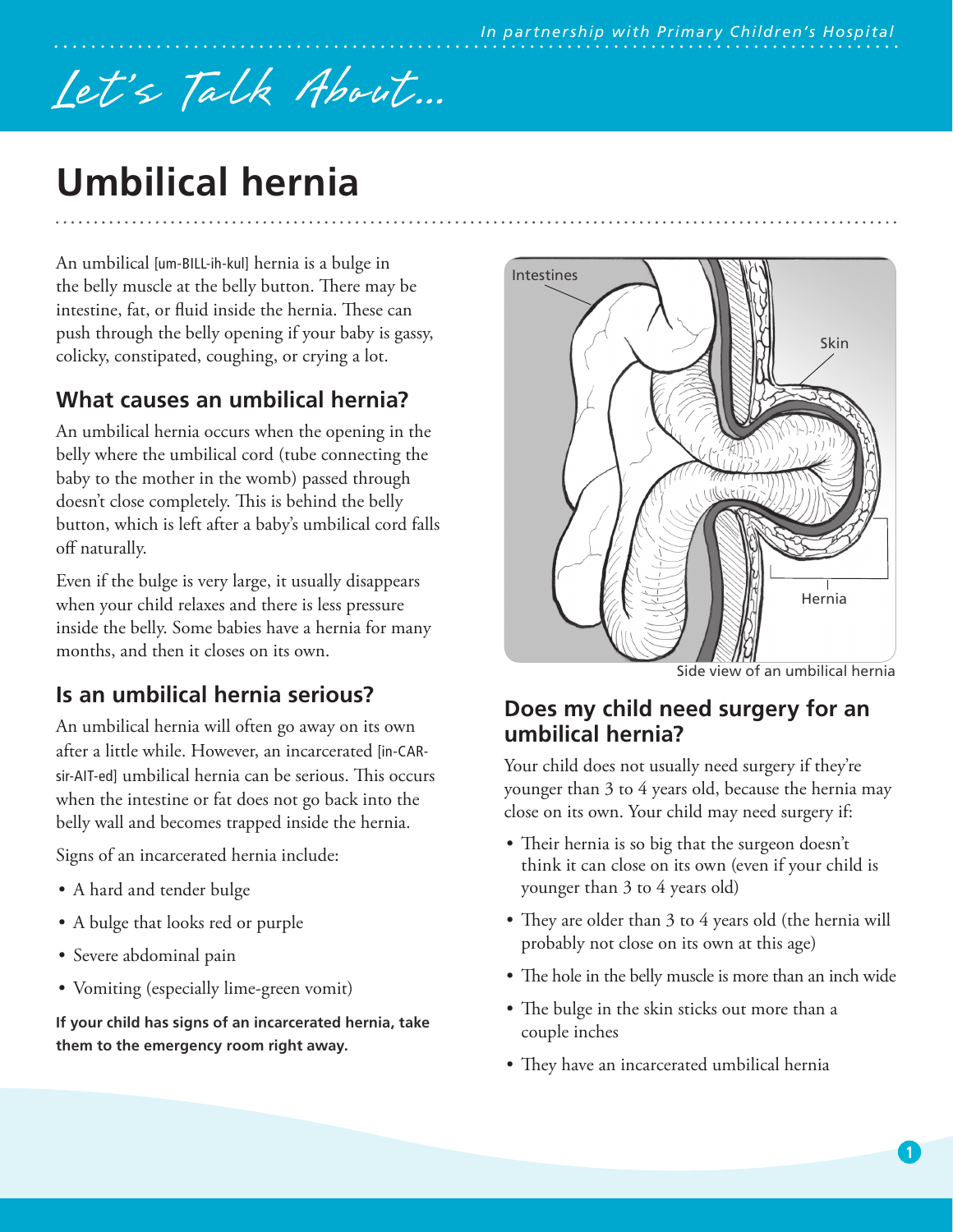#### **What happens during umbilical hernia surgery?**

If your child needs surgery to repair an umbilical hernia, the healthcare provider will:

- **1** Make an opening near the belly button where the belly is bulging
- **2** Push the intestines back through the belly wall
- **3** Close the opening with stitches

The surgery usually lasts about an hour, and your child can often go home the same day.

## **What should I feed my child after surgery?**

After your child wakes up from surgery, they can start to drink clear liquids, which are easy to digest, including:

- Pedialyte
- Water
- Apple juice
- Gatorade
- Ice pops
- Plain gelatin

Most babies can take a bottle or breastfeed. After your child goes home, they can eat a normal diet. Start with soft, easy-to-digest foods. Avoid high-fat or greasy foods like hamburgers and pizza for 24 hours after surgery.

## **What should I do about nausea and vomiting?**

Anesthesia (the medicine that makes your child sleep during surgery), car motion, and pain medicine can cause nausea (feeling like vomiting) for 24 hours after surgery. To prevent nausea and vomiting:

- Encourage your child to lie still and not move around a lot.
- Wait 30 to 60 minutes if your child vomits before trying clear liquids.
- Slowly give your child normal food if they can handle clear liquids.

**If your child vomits all the time or for several hours, call their healthcare provider.** 

#### **How do I know if my child is dehydrated?**

Dehydration means your child doesn't have enough fluid in their body. Signs of dehydration include:

- Dark yellow urine (pee)
- A dry mouth (no spit)
- Chapped lips
- A sinking soft spot on a baby's head
- Fewer wet diapers

If you notice any of these signs, give your child more to drink. They should be peeing normally by 24 hours after surgery. A baby should have 6 to 8 wet diapers in 24 hours, and an older child should pee every 3 to 4 hours.

## **How can I help my child manage pain?**

To help your child manage pain, you can give them Tylenol (acetaminophen) every 4 to 6 hours or Advil (ibuprofen) every 6 hours. If you're not sure how much medicine to give your child (this depends on their size), ask their nurse or doctor. Don't wake your sleeping child to give them medicine.

Some children can tell you about their pain, but a younger or developmentally delayed child may not be able to. A child in pain may moan, cry, and be irritable. They may also not want to move, eat, or sleep.

Comfort your child and listen to their concerns. You can also hold or talk to your child, position them so there's less pressure on the surgery site, and provide comfort, like a favorite blanket or movie.

## **How should I care for the surgery site and dressing?**

Wash your hands before touching or cleaning the healing area, and keep the surgery site as clean and dry as possible. If there is a dressing, it can come off 2 days after surgery.

If your child has Steri-Strips (small pieces of tape covering the incision), they usually fall off by themselves 10 to 14 days after surgery. It is okay to remove them after 2 weeks. Waterproof glue over their incision will peel off by itself, usually 7 to 10 days after surgery.

**2**